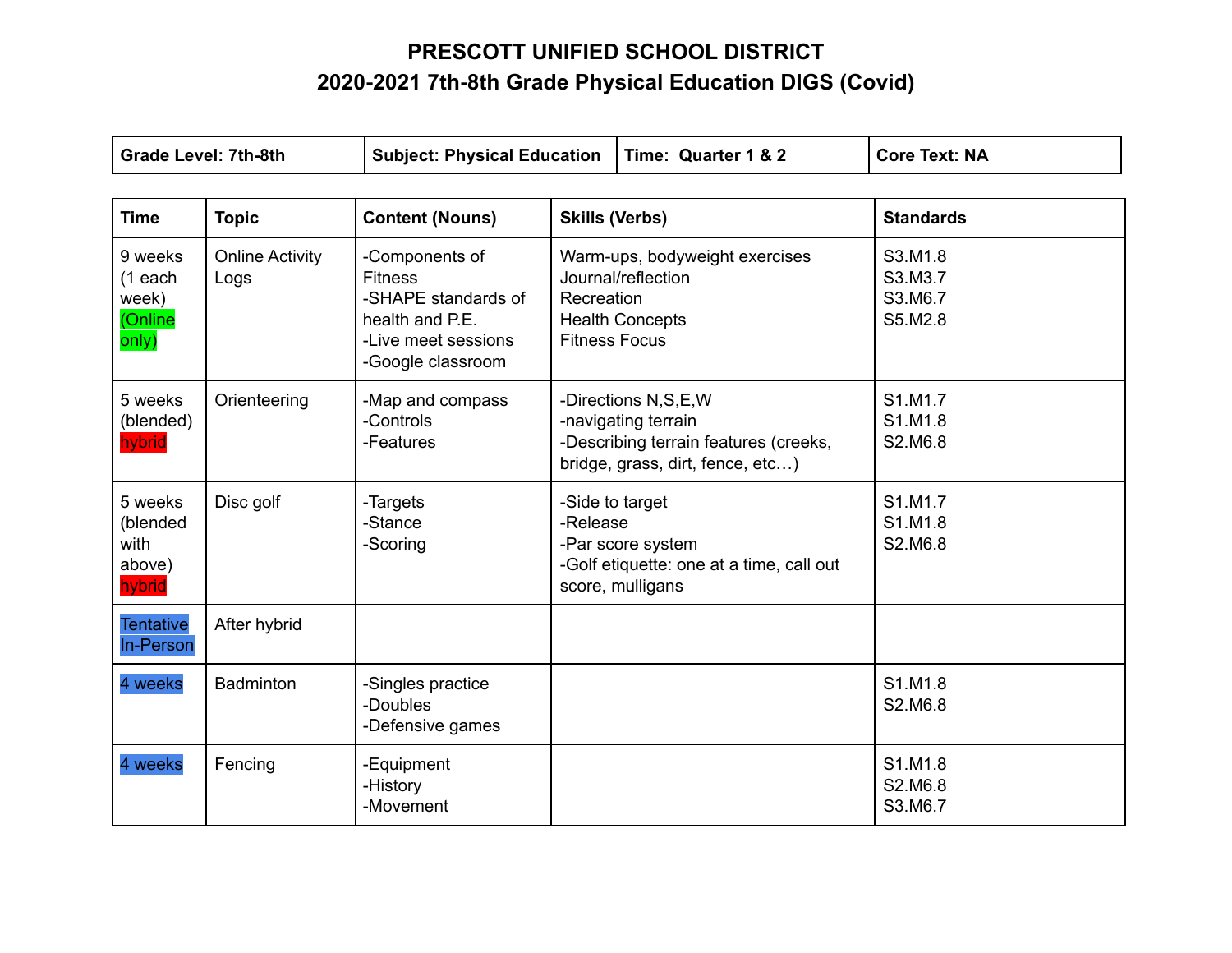## **PRESCOTT UNIFIED SCHOOL DISTRICT 2020-2021 7th-8th Grade Physical Education DIGS (Covid)**

|         |                        |                                                           |                                                                                             | S5.M2.8                       |
|---------|------------------------|-----------------------------------------------------------|---------------------------------------------------------------------------------------------|-------------------------------|
| 9 weeks | <b>Fitness</b>         | -Fitness testing<br>-Conditioning<br>-Pre/post testing    | -FitnessGram fitness testing categories                                                     | S1.M2.8<br>S1.M6.8<br>S1.M5.7 |
| 2 weeks | Multicultural<br>games | -History<br>-Eskimo stick pull<br>-Tug of war<br>-Kitanzi | -Hoop rolling with traveling skills<br>-Spatial awareness<br>-Cooperation among class/group | S1.M2.8<br>S2.M1.7<br>S5.M5.7 |

| Grade Level: 7-8<br><b>Subject: Physical Education</b> | Time: Quarter 2 | <b>Core Text:</b> |
|--------------------------------------------------------|-----------------|-------------------|
|--------------------------------------------------------|-----------------|-------------------|

| <b>Time</b> | <b>Topic</b> | <b>Content (Nouns)</b> | <b>Skills (Verbs)</b> | <b>Standards</b> |
|-------------|--------------|------------------------|-----------------------|------------------|
|             |              |                        |                       |                  |
|             |              |                        |                       |                  |
|             |              |                        |                       |                  |
|             |              |                        |                       |                  |
|             |              |                        |                       |                  |
|             |              |                        |                       |                  |
|             |              |                        |                       |                  |